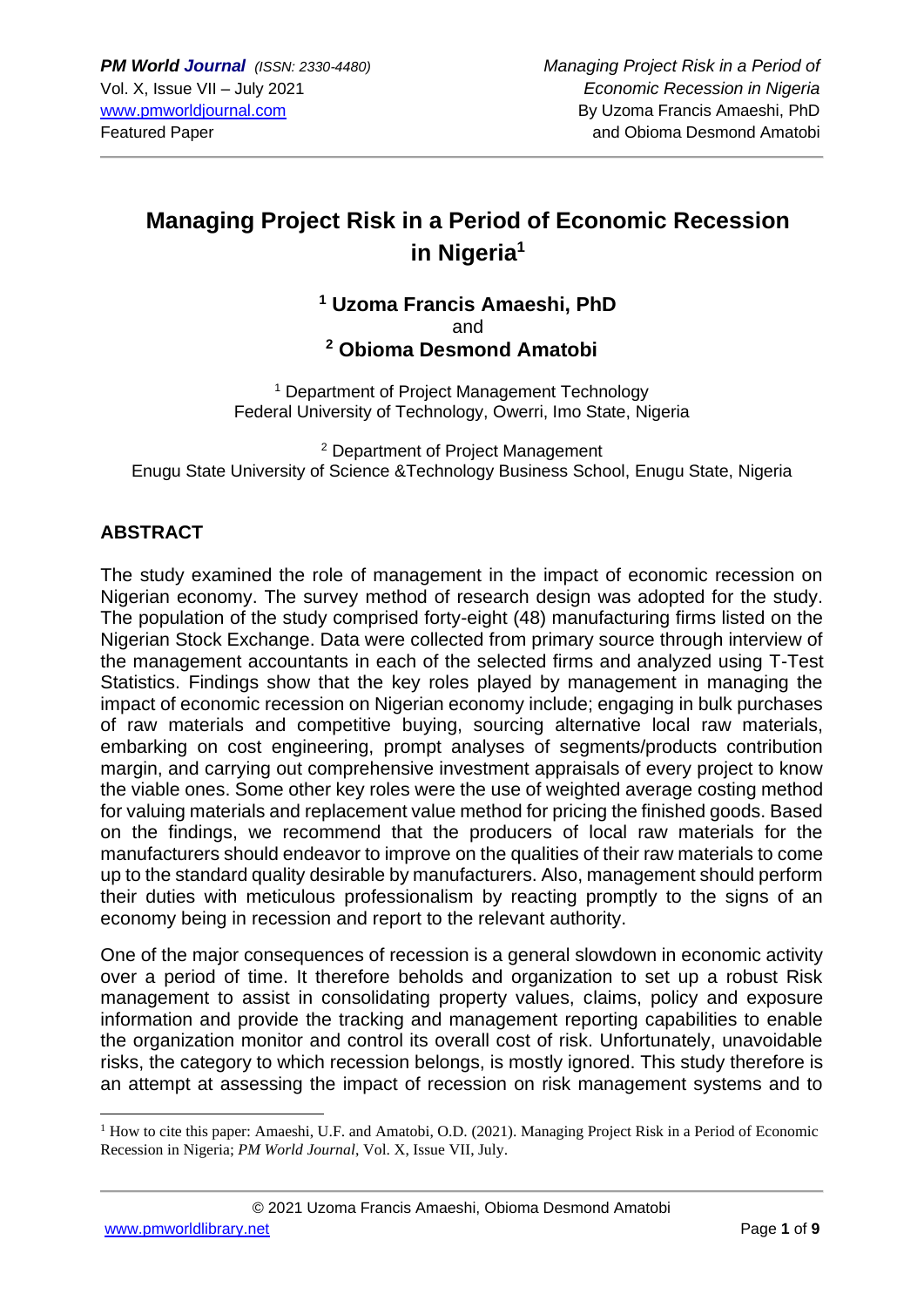appraise the effectiveness of the banks general risk management system. The study takes the form of a survey research, with questionnaires and interviews being the dominant source of data collected. Charts and tables have been extensively employed in presenting available data while the chi-square test was used in testing the stated hypothesis. The analysis of data shows that there is a significant relationship between the global financial crisis and the risk management systems of Nigerian banks. The global financial crisis placed a strain on existing risk management systems of banks in Nigeria. The study therefore recommends a strict adherence to the risk management system in place while the practice of constant review of this system should be adopted.

## **1.0 INTRODUCTION**

#### **Background of the study**

It is trite knowledge that organizations exist for a purpose; either to deliver service or achieve particular outcomes to enhance the welfare its stakeholders. In order to realize their planned objectives, the organizations embark on several projects. Sometimes some of these projects suffer some setbacks due to unforeseen circumstances. Some of these unforeseen may impact project outcomes by interfering with the scope, completion time schedules, planned project costs and quality delivery. It is these unforeseen in a project that constitutes the projects" risks; which according to Heinz (2010) refers to the uncertainty that surrounds future events and outcomes.

Environmental conditions and constraints within which business organisations operate are the major sources of the risks which not only create negative outcomes but positive ones as well. it therefore stands to reason that the state of the economy within a business organization operates would certainly have significant impact on its project risks profile, nonetheless, in a recessionary economy.

An economy in recession is characterized by; sluggish demand, stagnant output, Business failures and increased unemployment – Chambers (1994). The challenge which an economy in recession poses to project risk management and how to weather the storm is the objective of this paper. Thus, are there risks that have become more critical as a result of recession in the economy, that require new skills and more attention to mitigate their impacts on project realization; or has recession created more opportunities that need to be exploited by project risk managers

#### **2.0 ECONOMY IN RECESSION**

According to the National Bureau of Economic Research, a recession is "a significant decline in economic activity spread across the economy lasting more than a few months, normally visible in real gross domestic product (GDP), real income, employment, industrial production and wholesale/retail sales – NBER (2008).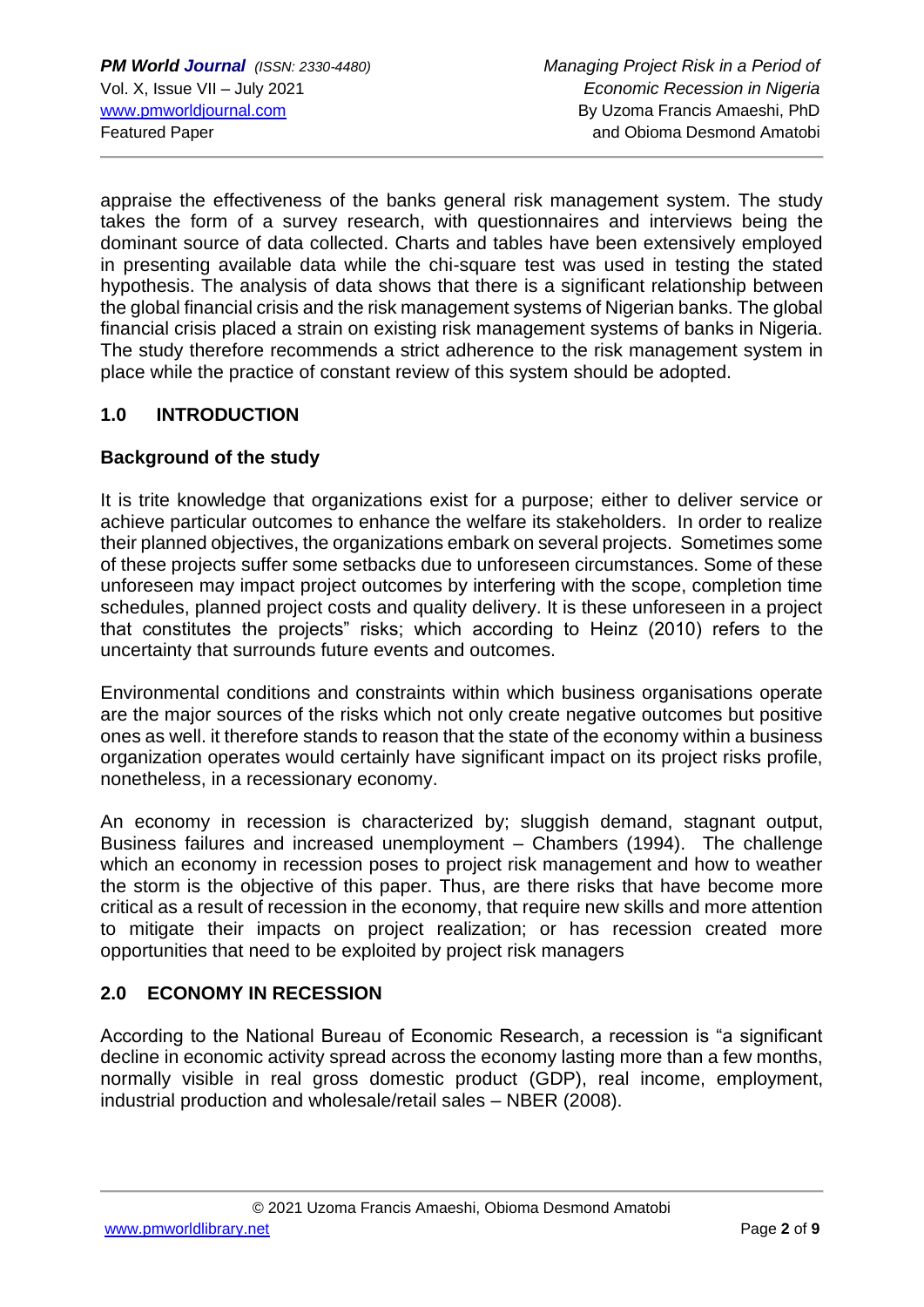In the words of Onu (2016) "thus, generally, recession is established when there are two consecutive quarters of negative Gross Domestic Product (GDP) growth which result in a business cycle contraction and consequent general slowdown in economic activity with implications for macroeconomic stability; …persistent decline in Gross Domestic Product (GDP), investment spending, capacity utilization, household income, business profits; in addition to rising inflations and unemployment rates".

Jazzapazza in a blog (2011) states that recession leads to reduction in confidence, which can further reduce consumption or investment spending. He further states that government, in a recessionary economy tend to borrow more money which leads to increased public spending, in an attempt to off-set the reduction in consumption or investment.

In his own contribution, Stacey (2016) states that in a recession, the economy slows down and the level of sales and production orders starts declining, production facilities become underutilized, and companies respond by reducing the work rate, casual workers are laid off; and this reduces their disposable income. The prospects for growth become gloom; banks increase interest rates to counter the rise in risk of default of loans. Ile capacity of production facilities reduces the output and most companies are forced to reduce operations.

# **2.1. NIGERIA IN RECESSION**

After some prevarication, the National Bureau of Statistics released the much-awaited Gross Domestic Product (GDP) figures for the second quarter of 2016 with the GDP growth rate sliding further from -0.36 percent in the first quarter to -2.06 percent, year on year (PUNCH) This was quickly followed by the announcement from Nigeria's Minister of Finance (Adeosun) that the country is technically in recession.

Again Onu (op.cit); in confirming the on-set of recession in the Nigerian economy states that…there has been a marked negative growth of GDP from -0.36 percent in the first quarter of 2016, to .0.26 percent in the second quarter and currently, at -2.24 percent in the third quarter. This bleak situation is also accentuated by persistent rise in inflation rate from 17.61 percent in August to 17.85 percent in September; and 18.33 percent in October 2016.

From the above, obviously Nigeria's economy is in recession; that has seen our GDP drop to negative growth for two consecutive quarters, inflation rising to 18.33 percent, Direct foreign Investment (DFI) decline from \$894.76 million in August to \$694.76 million in September 2016. There is also sustained capital flight and massive depreciation of the local currency. The Federal Government is borrowing to fund the 2016 capital Budget and most private sector organizations are posting huge losses with many of them laying off staff, especially the banking sector.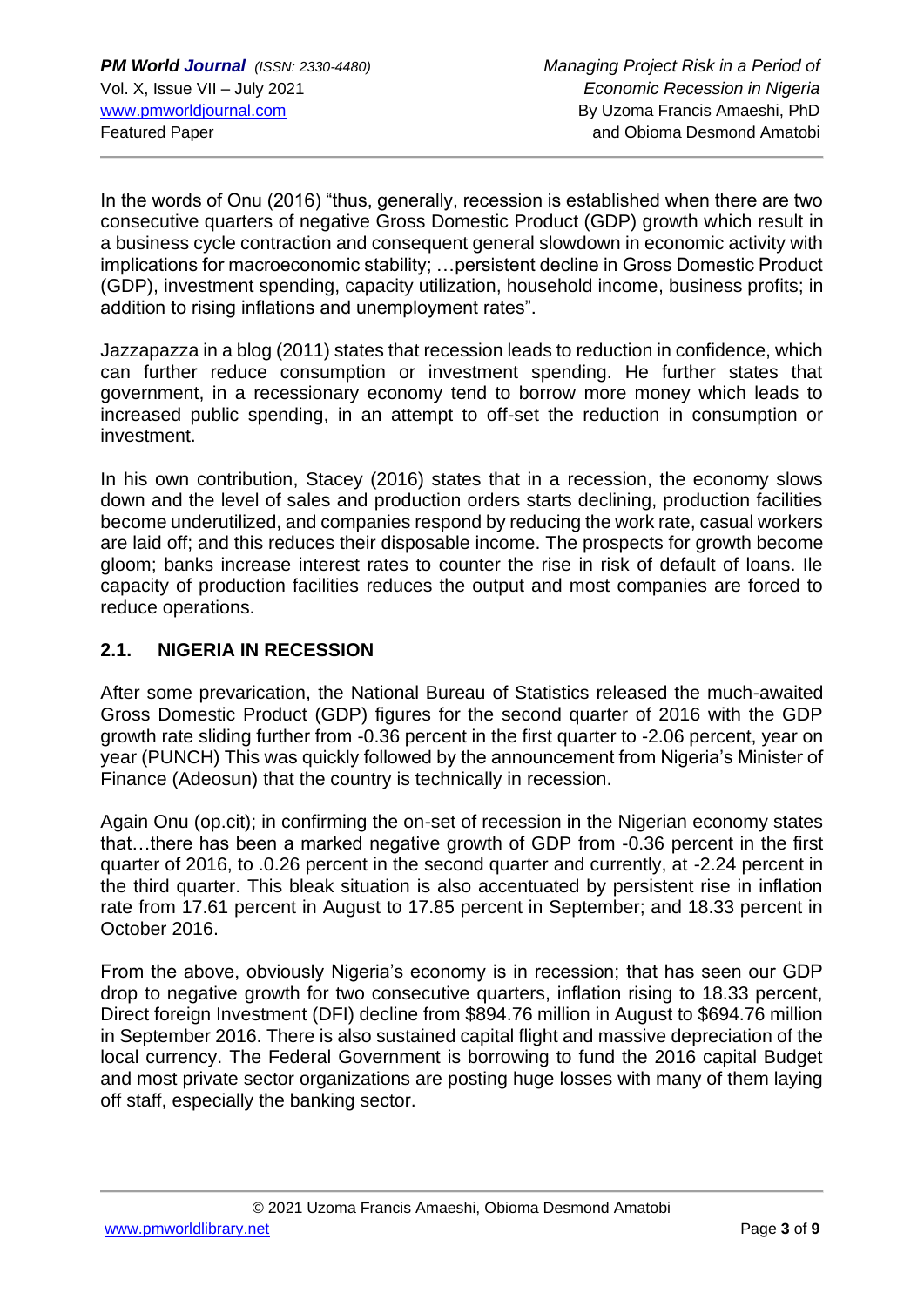#### **3.0 RISKS AND PROJECT RISK**

#### **3.1 RISKS**

Risk is the chance and, or probability of suffering loss, injury, damage or failure; Chambers. (1994) To Treasury (Orange book), risk is the uncertainty of outcome, whether positive opportunity or negative threat of actions and events. Heinz (2010), risk refers to the uncertainty that surrounds future events and outcomes. It is the expression of the likelihood and impact of an event with the potential to influence the achievement of an organization's objectives.

In general terms therefore, risk is a future event that may or may not happen, and if, and when it happens can impact on the planned outcomes either positively or negatively. Risks include both threats and opportunities because both have uncertainty associated with them. Risks to any task arise mostly from the requirements, assumptions, constraints or conditions surrounding its execution which may create the possibility of negative or positive outcomes. Risk is unavoidable in every human endeavor, and every organization needs to take action to manage it to a tolerable level that balances the possible negative consequences of risk against the potential benefits of its associated opportunity.

#### **3.2 MANAGING RISK**

Organizations are faced with many different types of risks ranging from Policies, Programs, political, operational, projects, financial, human resources to technological, health and safety. Any process involved with identifying and analyzing risks with a view to responding to them, is a risk management. No wonder Heinz (2010) defines risk management as 'a systematic approach to setting the best course of action under uncertainty by identifying, assessing, understanding, acting on, and communicating risk issues' An activity which integrates recognition of risk, risk assessment, developing strategies to manage it, and mitigation of risk using managerial resources.

#### **3.3 STRATEGIES FOR MANAGING RISKS**

Risk management involves the following processes:

- ➢ Establish goals (Risk environment)
- ➢ Identify Risks
- $\triangleright$  Analyze the identified Risks
- $\triangleright$  Evaluate the Risks
- ➢ Monitor and Control Risks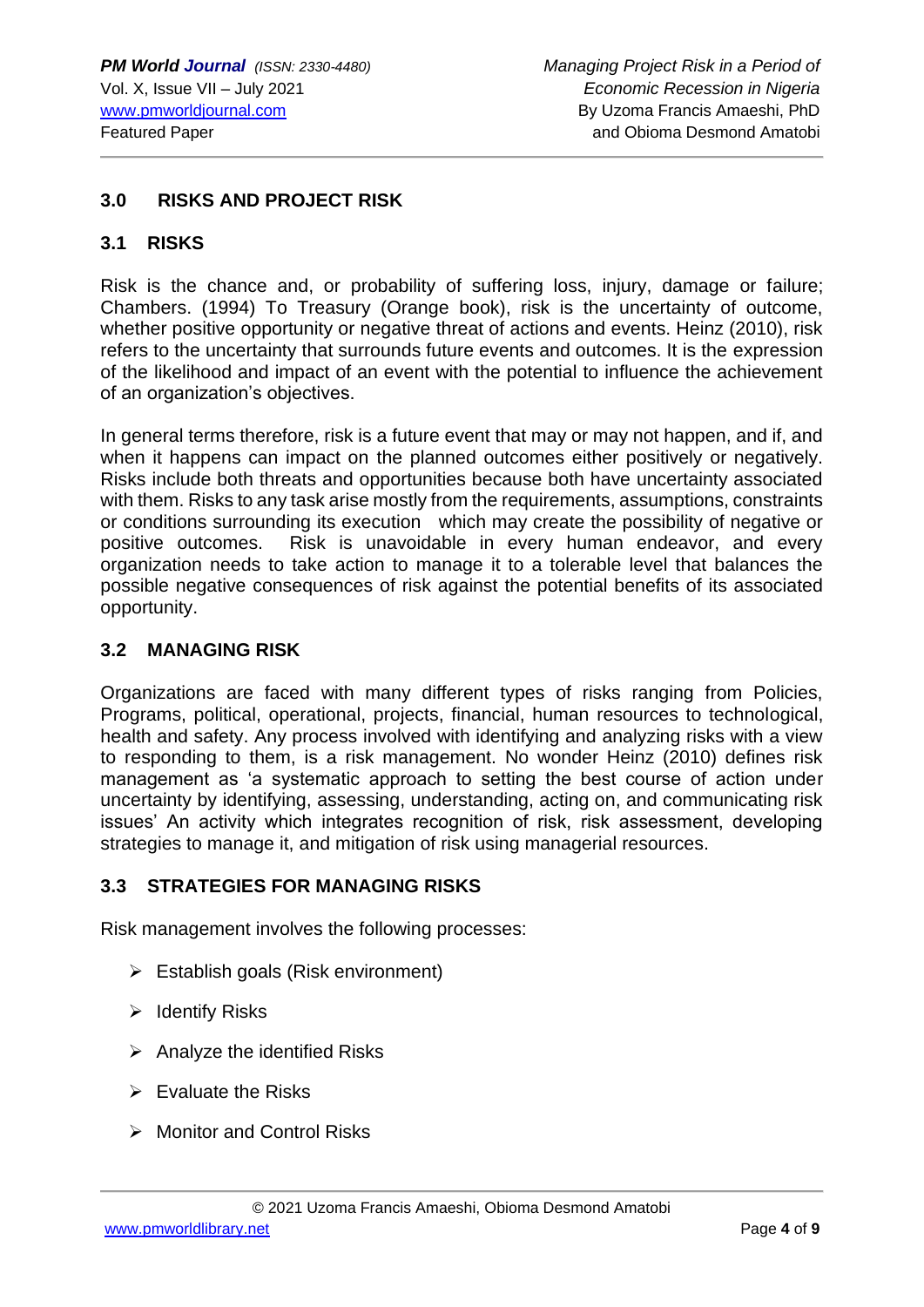## **3.3.1 Establishing the goals**

This involves establishing the strategic goals of the organization and its risk management context, and there from, identify the constraints and opportunities of the operating environment of the organization. This may include, but not limited to reviewing the regulatory requirements, codes, standards and industry guidelines as well as the relevant corporate documentation.

#### **Identifying the Risks**

Having established the organizational goals and its risk environment, the next logical step is to identify the risks that are likely to affect the achievement of the goals of the organization. Identifying the sources of the risks is the most critical stage in the risk assessment process. The possible sources of risk may include the suppliers, contractors and stakeholders and even the employees, and they need to be understood for an effective pro-active management.

#### **Analyzing the Risks**

Analysis of the risk involves screening the identified risks and defining for each risk, a profile using likelihood and consequences criteria, and applying the risk matrix, hazard matrices or risk graph. This is with a view to determining the likelihood of the event occurring. Higher risk requires more complex quantitative techniques to assess the associated risks.

#### **Evaluating the Risk**

The risks are then evaluated by comparing the analyzed risks against the previously documented and approved tolerable risk criteria. Where the new risk meets the criteria of acceptability given the risk appetite of the organization, it is then accepted but monitored continuously to ensure it remains acceptable.

#### **4.0 PROJECT RISKS**

Project, in the words of Osuagwu (1977), is a series of related activities with a goal, a beginning and an end. Ntamere (1995) sees project as a discrete package of investments or endeavor, policy measures and institutional and other activities designed to achieve a specific objective.

To Nwachukwu (2016), a project can be distinguished by the following:

- $\triangleright$  A well-articulated aim, goal or screened objectives
- $\triangleright$  A life cycle with a starting and ending points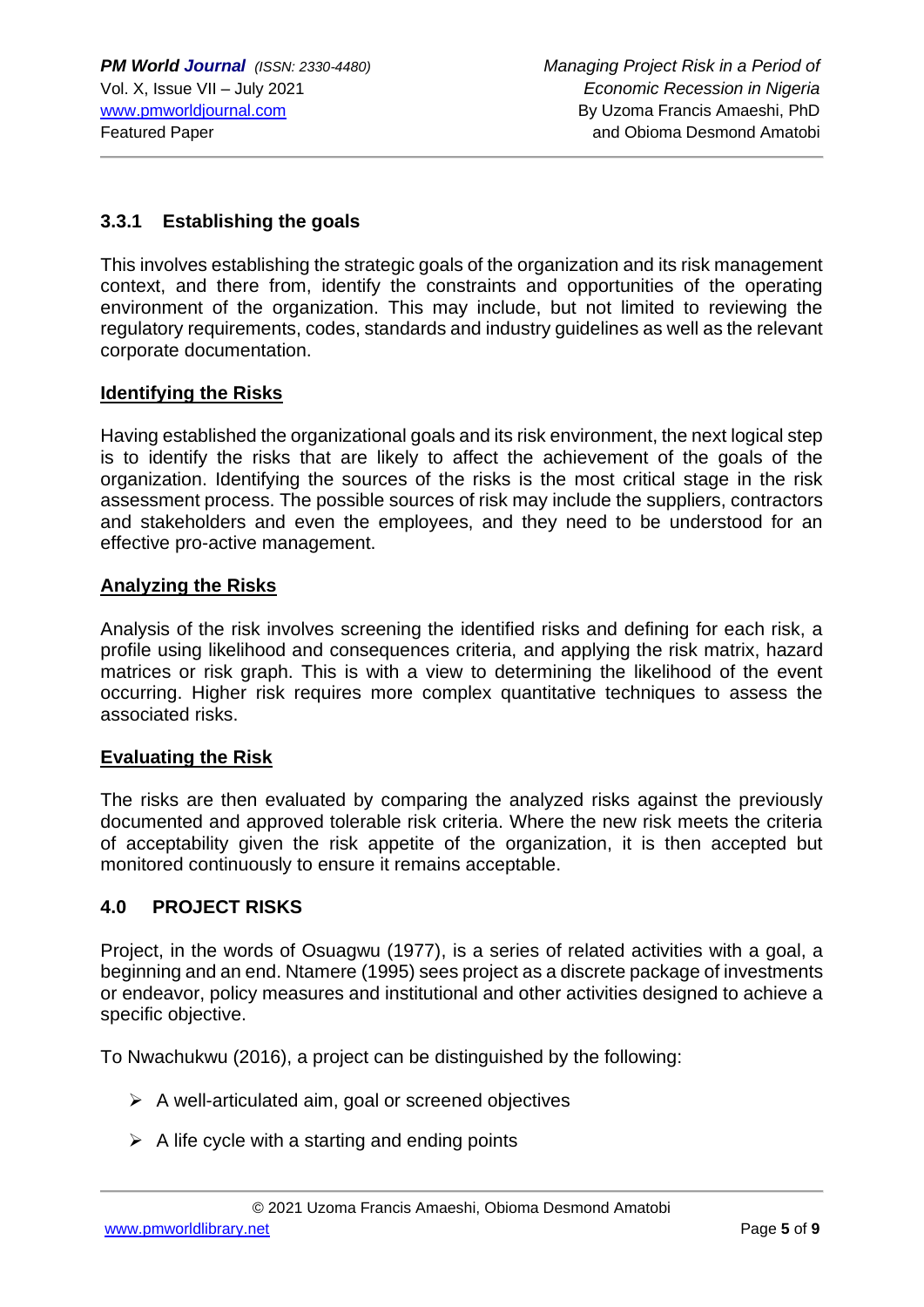➢ Must have a network of time and cost activities to produce a specific product.

That is to say that for any activity to be recognized as a project, it must cardinally be defined by scope, cost and time dimensions.

Projects are regular parts of business; while Risk is part of every project. *Dealing with the risks inside a project isn't much different from dealing with any other business risks that you encounter* (Newton, 2015). The objective of every risk management is always to maximize the results of positive risk, while minimizing the impact and consequences of negative events. Debono (2016).

All project activities carry some element of risk which is a future event that may or may not happen, but if it does happen; it will have an effect on project scope, schedule, budget or quality. Project risks are therefore, those risks that relate specifically to the project objectives as opposed to Business risks that generally relate to the organization. Risks show up the moment a project is conceived, in order to avoid project failure therefore, conscious efforts must be made at all levels to actively identify and pursue effective risk management during the life of the project. Project management is all about successfully **managing the associated risks** of each project to deliver benefit efficiently.

#### **4.1 MANAGING PROJECT RISKS DURING PERIOD OF ECONOMIC RECESSION**

As earlier stated, economic recession comes with a bag full of issues; that task the ingenuity of any project risk manager. These include increase in interest rates, rising inflation, depreciation of the local currency, import prohibition, f foreign exchange restrictions reduced investment spending by the public sector and massive job losses. The above economic scenario would certainly change the **business case.**

In response, as access to credit becomes harder, project (risk) managers cut back on spending and laying off staff to increase cash flow; this will in turn affect the schedule of delivery and possibly quality of delivery leading to increase in project risks.

#### **4.1.1 Leveraging on Project Risk Management**

The aim of project risk management is to deliver projects successfully. The fundamental principles of project management remain the same, even under the difficult periods of economic recession. Economic recession is only but a change, and project risk management has always provided a rigorous framework to manage change to achieve project objectives. The structure of project management ensures that the risks associated with every investment are fully understood and that necessary resources are available to complete the project. High inflationary rate and foreign exchange restrictions, all hallmarks of economy in recession bring about, the risks of cost over-run on projects.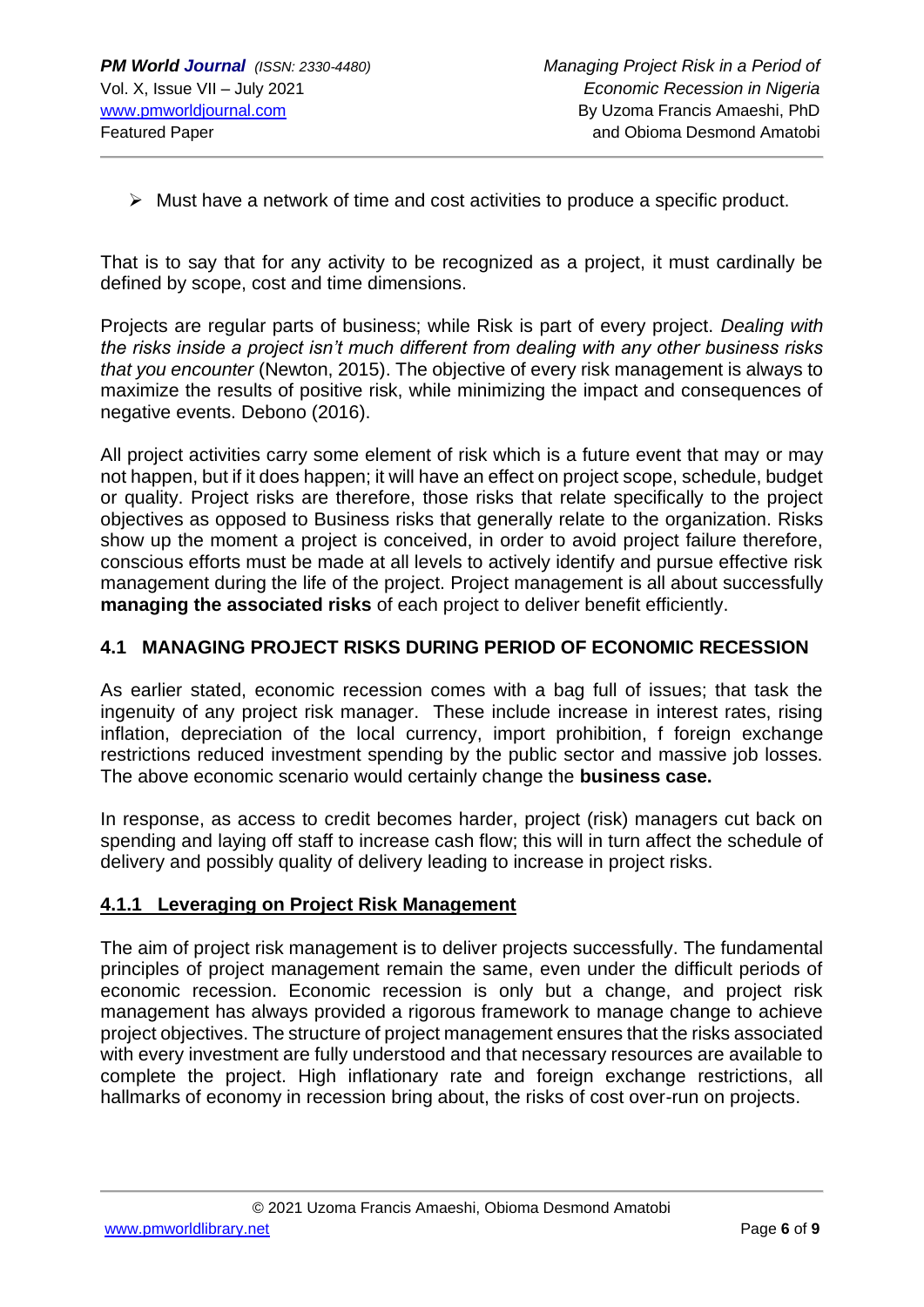In the face of the adverse effects of economic recession, project risk management process presents a template that can adjust to meet emerging changes in the business environment.

#### **4.1.2 Positive risks (opportunities) of recession**

It is not all bad news for project management in the period of economic recession. In its effort to fight recession, the public sector would usually go out of its way to encourage big spending with a view to refloat the economy. In the words of Sobowale (2016);…*the Federal Government plans to spend its way out of the current recession….this is the classic way governments have handled recessions which are caused by low aggregate demand..*

As government expands spending; new opportunities show up for businesses that significantly scaled down operations in the period of recession. Managing growth can just be as risky as managing cutbacks, perhaps even more so since growth involves significant financial investments. Project (Risk) management provides the structure that ensures the investment necessary to take advantage of a growing economy to deliver the anticipated benefits. It will ensure that each project fits the corporate strategy for growth, that the risks associated with the investments are fully understood and that necessary resources are available to complete the project.

#### **5.0 CONCLUSION**

Truly, economic recession increases the riskiness of projects and by extension, business. But at the same time, it is a wake-up call to project managers to become more sensitive to risk management. Economic recession in business parlance represents a change in business case and as such, the well-established fundamentals and process of project risk management presents veritable tools to handle the increased riskiness. This is achieved by modifying the weights of the risk parameters reflecting the changes – such as delivering les, but earlier, cutting costs to gain cash flow, checking assumptions, verifying business cases and examining time scales.

With the same project risk management techniques, principles and skills, project risk managers are not only able to deliver projects efficiently during recession, but also able to accurately advise on the best projects to pursue at the end of recession when growth expands.

#### **REFERENCES**

- 1. Heinz, P.B (2010), Risk Management Procedures, Methods and Experiences. Bundesmt, June 2010.
- 2. Chambers, (1994), Encyclopaedic English Dictionary, Larousse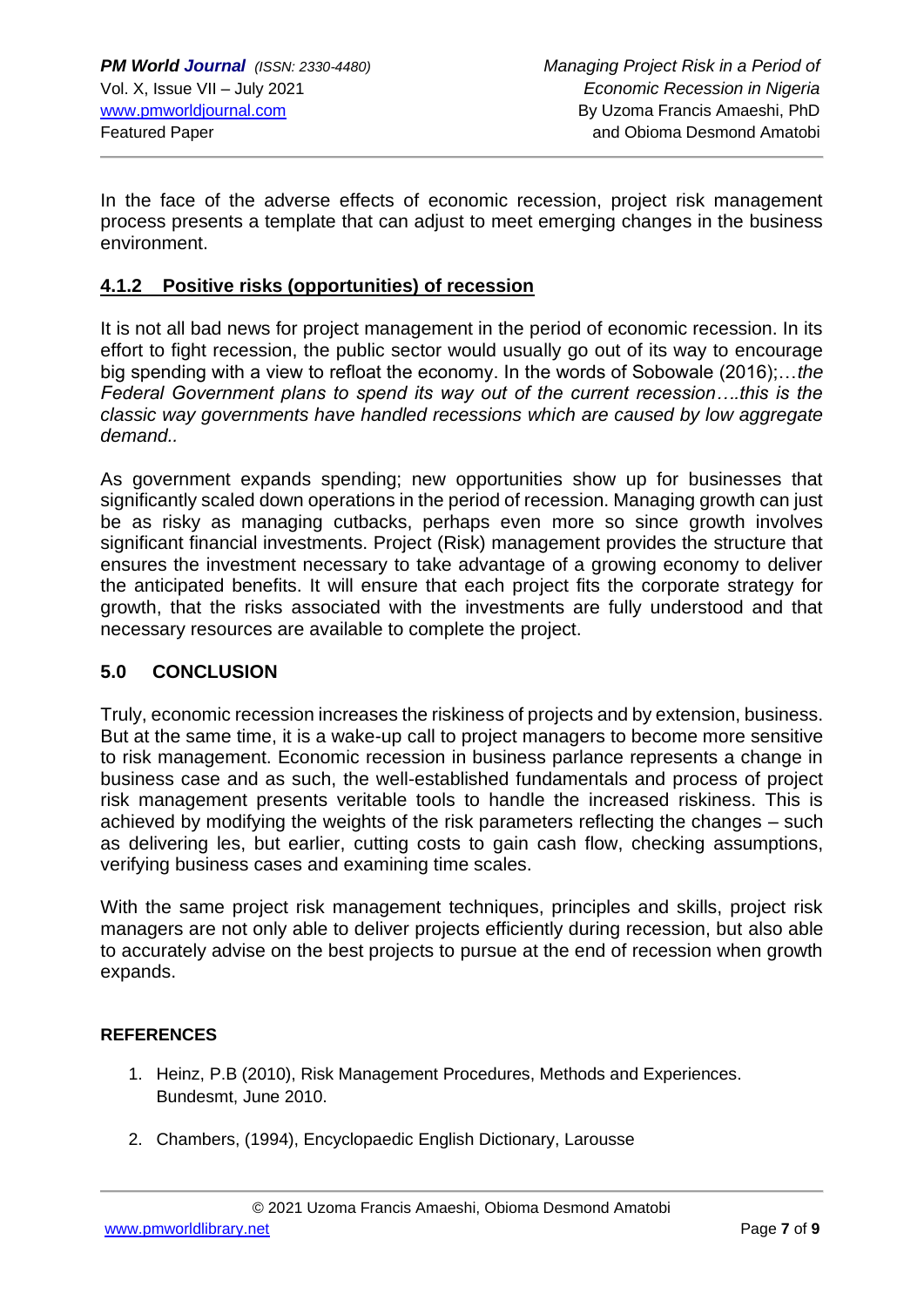- 3. "Event Management", [\(https://en.wikipedia.org/wiki/Event\\_management\)](https://en.wikipedia.org/wiki/Event_management) retrieved 2016-24-12
- 4. "Risk Management", [\(https://manageevents.wikispaces.com/risk\)](https://manageevents.wikispaces.com/risk), retrieved 2016-28-12
- 5. "Risk Assessment Tools", [\(https://www.wessexlmcs.com/dbsriskassessingstaffforadbscheck\)](https://www.wessexlmcs.com/dbsriskassessingstaffforadbscheck), retrieved 2016-28- 12

# About the Authors



**Dr. Uzoma Francis Amaeshi** is Associate Professor in the department of Management Technology, Federal University of Technology, Owerri, Imo State, Nigeria. His doctoral work is in Management with areas of research interest that include: Human Resources Management; Organizational and Entrepreneurship development. He is a Postgraduate from the University of Nigeria Nsukka, within career areas management cum Banking & finance and has undertaken and presented papers in several conferences within leading career development organizations in Nigeria. Utilizing excellent communication skills, he developed and maintained successful working relationships with both internal and external staff. He is looking forward to securing a position in academics, where he can bring immediate and strategic value and develop a current skill set further. Associate Professor Amaeshi can be contacted at [uzor1958@gmail.com](mailto:uzor1958@gmail.com) or [uzoma.amaeshi@futo.edu.ng](mailto:uzoma.amaeshi@futo.edu.ng)